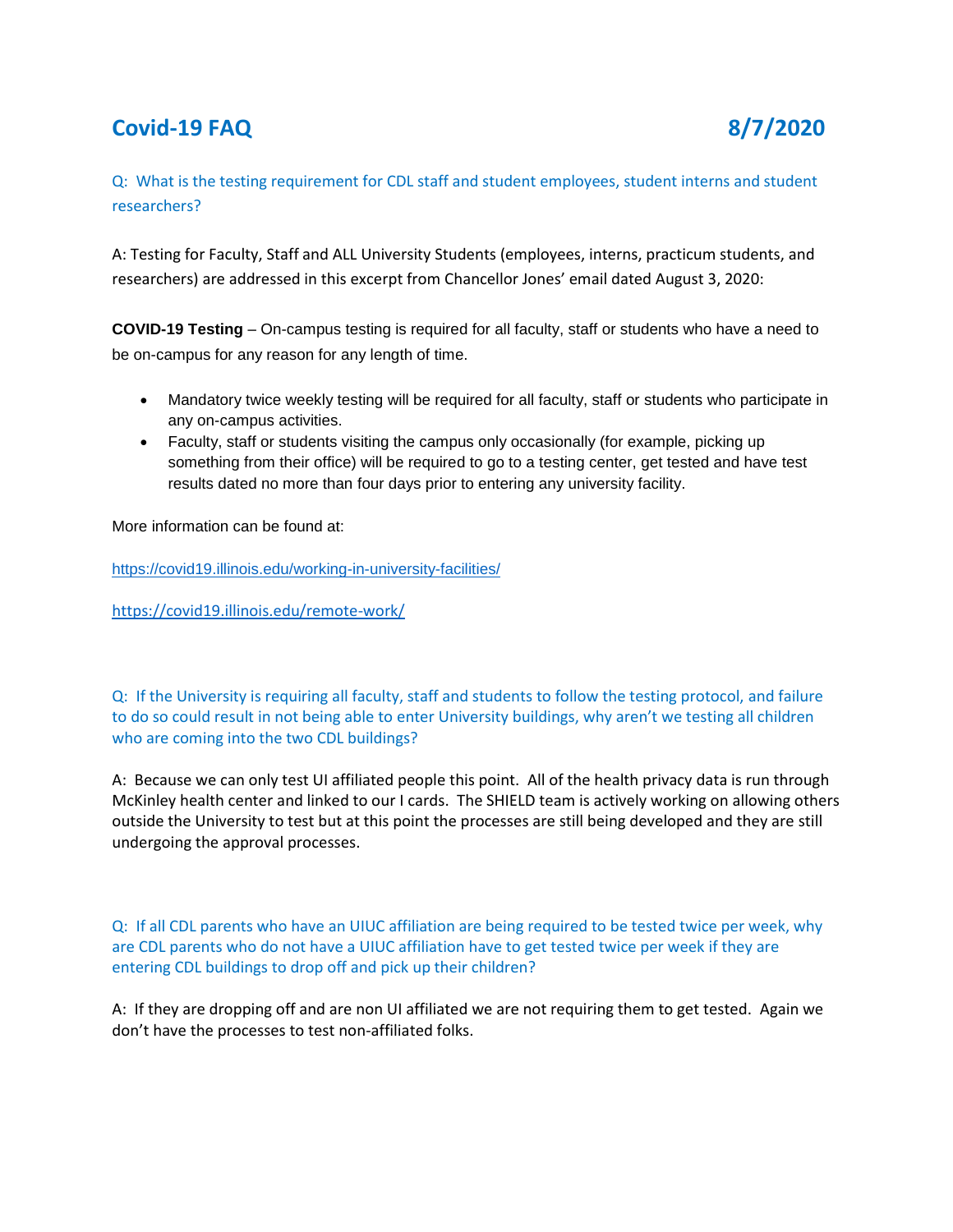Q: Are the air filtration systems as the CDL & ECDL being modified to increase outdoor air flow into the buildings?

A: Email dated July 23, 2020: Hello Dr. McBride,

Thank you for your email.

The strategies implemented on campus are being formed by the CDC guidance. As Dr. Attalla (Executive Director of F&S) mentioned, there is a comprehensive strategy in place, beginning with physically inspecting the operation of the HVAC systems on campus. These inspections are in addition to other proactive measures being taken with enhanced filtration and programming modifications. As  $\sim$  Jake notice and ASHRAE do recommend increasing outside air as much as possible, but not if it has a detrimental impact on temperature and humidity, as this can cause other health and safety issues. Unless specially designed for 100% outside air (certain labs for instance) most HVAC systems on campus cannot introduce 100% outside air all of the time without negatively impacting the temperature and humidity in the space. It is also important to note that if you have a lower number of occupants in the building through social distancing measures, this increases the effective dilution ventilation per person.

Specific to Early Child Development Lab:

- Early Child Development Lab has already been physically inspected. There is a single air handling unit in the building and the mechanical operation of the unit was found to be good.
- There is not a demand controlled ventilation sequence in place for this building (I bring this up since Jake mentioned it below).
- There is a minimum of 35% fresh air entering the building at all times. The fresh air is automatically increased to as much as 100% as the outside air conditions allow.
- The existing HVAC filters are rated a MERV-11. These are planned to be increased to higher efficiency MERV-13 filters before fall semester.

Specific to Child Development Lab:

- Child Development Lab has not yet been physically inspected, but the operation of the air handler is scheduled to be physically inspected before the fall semester starts.
- The existing filters are being reviewed for that location and will be increased to MERV-13 if the system allows.

Thanks, John

#### **JOHN R. SUMMERS, PE, LEED AP**

*Associate Director, Engineering Services*

Facilities and Services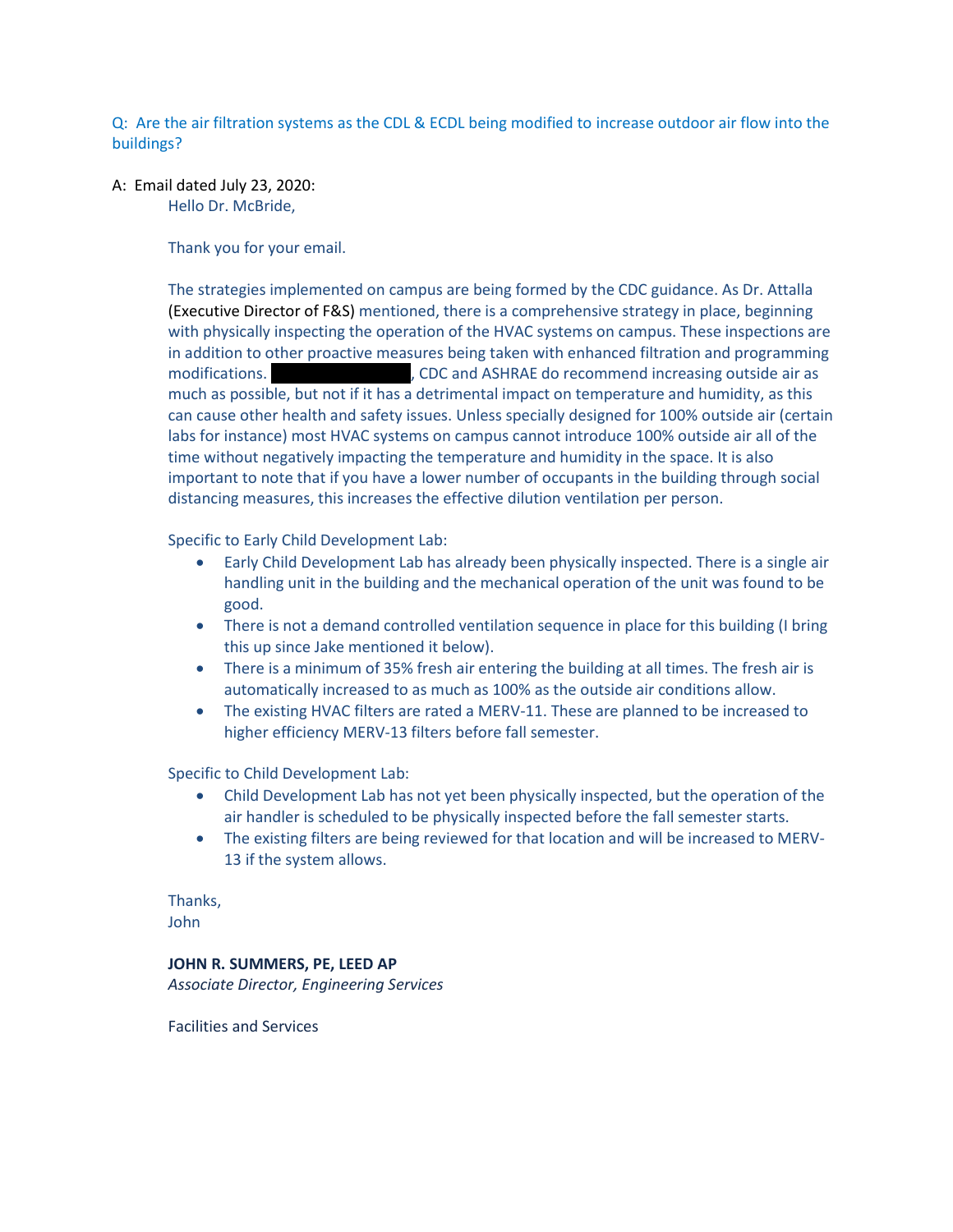#### Q: What is the mask requirement for children at the CDL?

A: Children under the age of 2 should NEVER wear a mask. It is unsafe for them to do so.

This excerpt from the CDL Parent Handbook, page 16, addresses children 2 and older:

# **Clothing**

Due to Covid-19 safety measures, face coverings (masks) are required In the hallways, when entering and exiting the facility and in the classrooms for everyone over the age of 2 years. In classroom wear for children is required as is feasible/tolerable per child and given circumstances. Parents provide masks for their children and ensure that they are of a child-size that stay in place over the nose, mouth and chin without frequent adjustment. Your child should be able to put on and take off their mask with little or no teacher assistance, so please keep that in mind when selecting your child's masks.

If your young child struggles wearing the mask please work with them on a transition to mask wearing. Move from talking about it, to carrying it to wearing it. And then you will need to either carry them at drop off and pick up or hold their hand to ensure social distancing.

#### Q: How many masks do the children need each day?

A: That will vary from child to child but most children have been wearing one mask throughout the day. Some parents have sent multiple if a child has a cold or has been sneezing a great deal due to seasonal allergies.

- Q: Are CDL teachers, required to wear masks?
- Q: Will University students be required to wear masks when they are at the CDL?
- A: Excerpt from Chancellor Jones' email dated August 3, 2020:

**[Face Coverings](http://links.illinois.edu/f/a/qIjpgGUL4gNW5y-Nn2S6wQ~~/AAMFlAA~/RgRhCp03P0QsaHR0cHM6Ly9jb3ZpZDE5LmlsbGlub2lzLmVkdS9mYWNlLWNvdmVyaW5ncy9XA3NwY0IKACM3GChfV1u6aVIVbHlubmJlbGxAaWxsaW5vaXMuZWR1WAQAAAAE) & Social Distancing** – We will continue to require everyone to practice social distancing on campus and to wear [face coverings](http://links.illinois.edu/f/a/qIjpgGUL4gNW5y-Nn2S6wQ~~/AAMFlAA~/RgRhCp03P0QsaHR0cHM6Ly9jb3ZpZDE5LmlsbGlub2lzLmVkdS9mYWNlLWNvdmVyaW5ncy9XA3NwY0IKACM3GChfV1u6aVIVbHlubmJlbGxAaWxsaW5vaXMuZWR1WAQAAAAE) in university facilities unless they are alone in a private space. Face coverings are also required for outside campus spaces where sufficient social distancing is not possible.

During meals, outdoor activities and other high energy times, teachers and university students may not be wearing their masks. In infant and toddler classrooms they may opt to remove their mask if the child they are engaged with is grabbing at their mask during such activities as diaper changes, when safety and sanitation demand they make that judgment call.

Q: Will you announce all suspected and confirmed cases of Covid-19 that involve children, parents, staff and students at the CDL?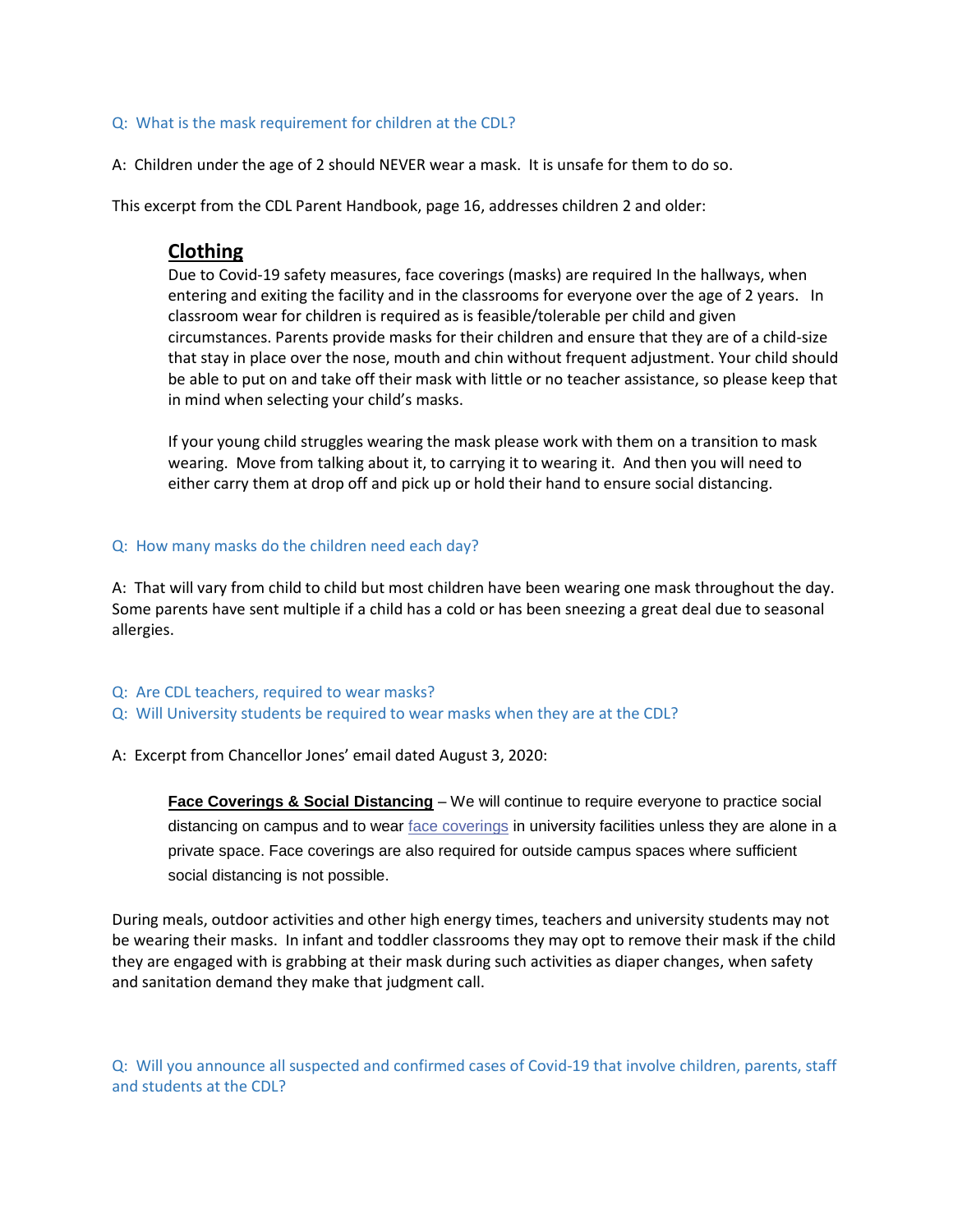## A: Excerpt from the Phase 3 & Phase 4 CDL Covid-19 Response Plan:

- M. Confirmed case of Covid-19 on UIUC campus
	- 1. In consultation with Public Health*, DCFS and* at the discretion of the CDL Director, the CDL may be closed temporarily while details of the case and potential for exposure is determined.
	- 2. Parents will be notified via email of closure and, in consultation with Public Health officials, provide parents with the appropriate information about the health situation that prompted the closure.
- N. Confirmed case of Covid-19 at the Child Development Lab
	- 1. In consultation with Public Health, DCFS, & University Administration, the CDL *will temporarily close for the recommended time*.
	- 2. Temporary closure may be recurring as new cases are identified.
	- 3. Parents will be notified via email of closure and, in consultation with Public Health officials, provide parents with the appropriate information about the health situation that prompted the closure.

## Q: I would like to regularly drop off and/or pick my child up outside of established drop off and pick up times. Is that an option?

A: Excerpt from the Parent Handbook pages 21 & 22:

During Covid-19 operations, screening of parents and children will happen each time they arrive at our facilities. **Parents will drop their children off outside the classroom door between the hours of 7:30 and 9:30 am.** They will alert the teachers who will be in the classroom of their arrival by knocking on the classroom door. Parents and other children will at no time enter the classroom. Children will change into their 'at school shoes' prior to entering the classroom**. Please follow all signage for a one-way flow though the buildings**.

Entry to the ECDL will be through the front (east) entrance as usual. Drop off of more than one child will take place in geographic order with the child in the classroom nearest the east entrance being dropped off first and then continue down the hallway for the next drop off. ALL will exit through the back (north) door onto Nevada Street.

Entry to the CDL will be through the main entrance in the center of the building off of the halfcircle drive. Proceed to the toy library for screening and drop off and exit the building via the west hallway door.

**Pick-up is between 4:00 and 5:30 pm.** Parents will alert the teachers of their arrival to pick-up their child by knocking on the classroom door at the ECDL. At the CDL the staff member screening arrivals will alert the classroom teachers and they will bring your child out to you in the toy library.